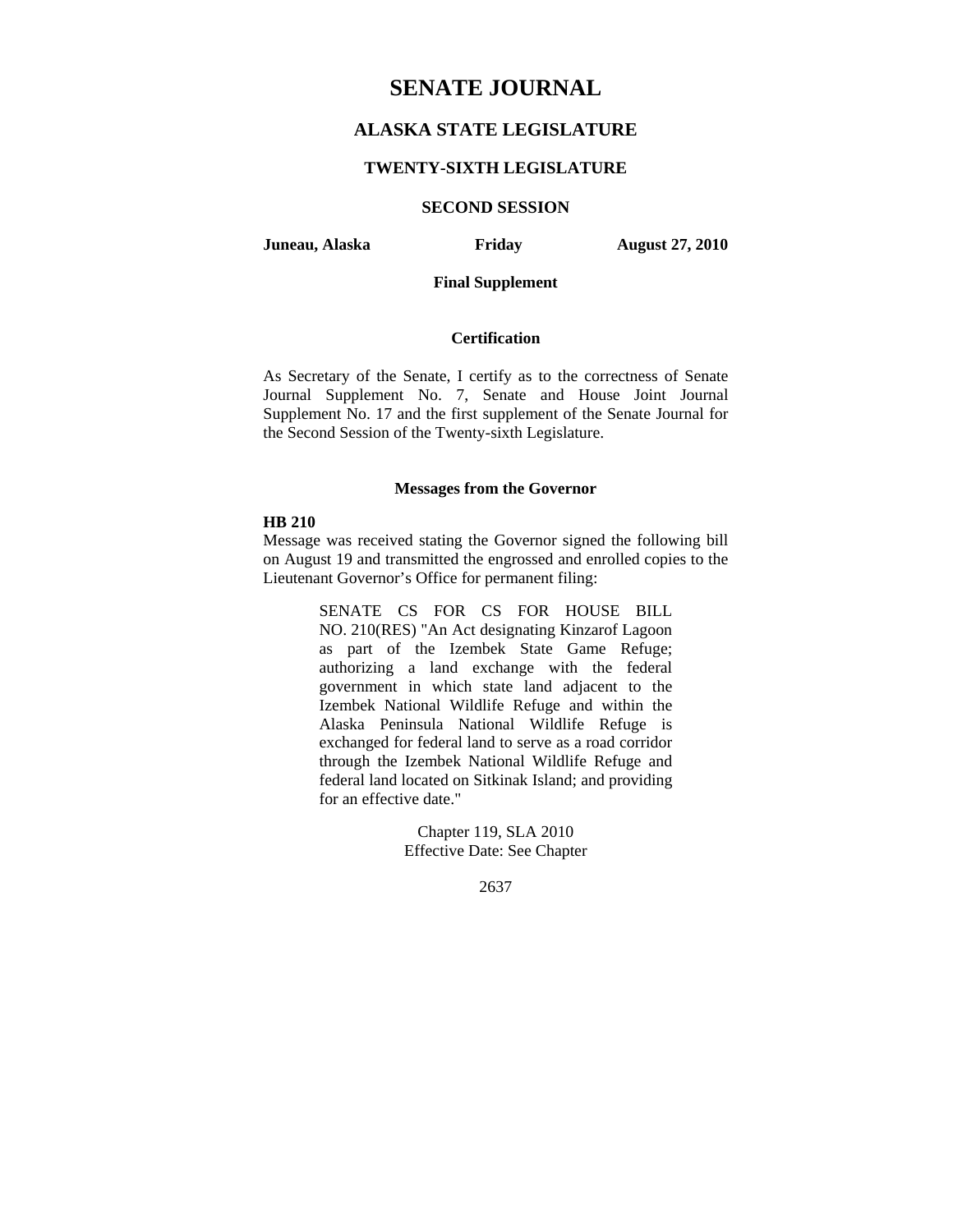### **HB 20**

Message was received stating the Governor signed the following bill on August 19 and transmitted the engrossed and enrolled copies to the Lieutenant Governor's Office for permanent filing:

> SENATE CS FOR CS FOR HOUSE BILL NO. 20(FIN) "An Act relating to commercial fishing loans for improving fuel efficiency and increasing the maximum amount for certain loans under the Commercial Fishing Loan Act; and providing for an effective date."

> > Chapter 120, SLA 2010 Effective Date: 8/20/10

# **SJR 28**

Message dated August 3 was received stating the Governor read the following resolution and transmitted the engrossed and enrolled copies to the Lieutenant Governor's Office for permanent filing:

> SENATE JOINT RESOLUTION NO. 28 Relating to the Ecumenical Patriarchate and religious rights.

> > Legislative Resolve No. 39

## **SCR 14**

Message dated August 3 was received stating the Governor read the following resolution and transmitted the engrossed and enrolled copies to the Lieutenant Governor's Office for permanent filing:

> SENATE CONCURRENT RESOLUTION NO. 14 Recognizing October 2010 as Filipino American History Month.

> > Legislative Resolve No. 40

### **HCR 2**

Message dated August 3 was received stating the Governor read the following resolution and transmitted the engrossed and enrolled copies to the Lieutenant Governor's Office for permanent filing: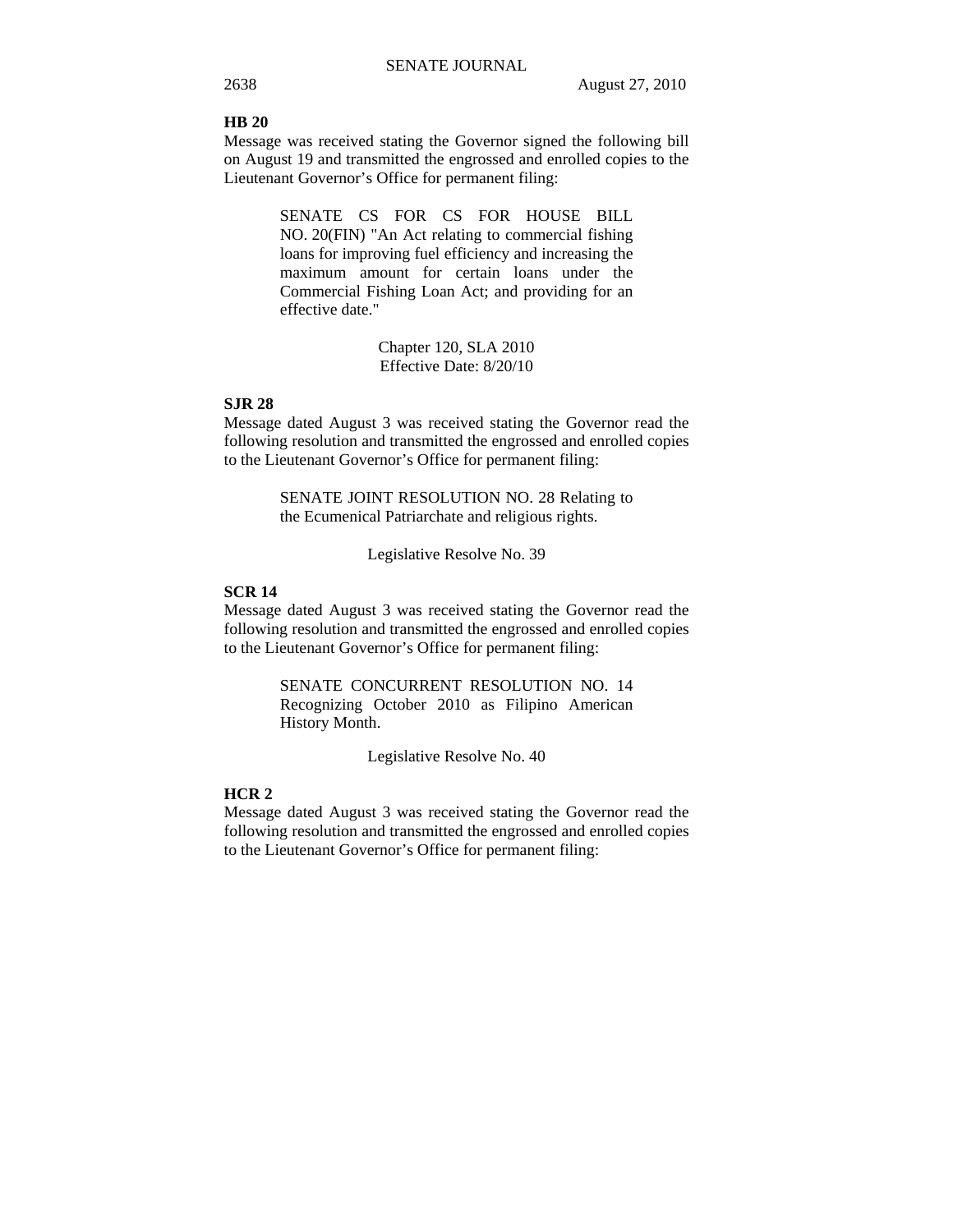SENATE CS FOR CS FOR HOUSE CONCURRENT RESOLUTION NO. 2(FIN) Urging the Governor to commit to providing energy security for all Alaskans by supporting the instate gas pipeline project and assisting the project in its efforts to secure needed permits, rights-of-way, engineering specifications, and other approvals necessary or desirable, to bundle the approvals for sale on the market to interested private sector pipeline companies, and in all other ways to act in due haste to move the in-state natural gas pipeline to a construction phase; urging the Governor to support the persons working on the in-state gas pipeline project in discussions with and obtaining of letters of intent from potential industrial users of natural gas, including the Agrium U.S., Inc., facility, the ConocoPhillips/Marathon facility, mining companies, and other businesses interested in value-added processing of petroleum gases transported in a natural gas pipeline from the North Slope or Brooks Range foothills for the purpose of providing jobs for Alaskans and ensuring the economic viability of the pipeline; urging the Governor to pursue the renewal of the license issued by the United States Department of Energy to export natural gas produced on the North Slope or in the Brooks Range foothills that exceeds the needs and demands of Alaskans for affordable natural gas; urging the Governor to continue negotiations with one or more entities capable of producing and supplying natural gas from the North Slope or Brooks Range foothills to Southcentral and Interior Alaska on commercially reasonable terms and in sufficient quantities to support the energy needs of Alaskans and the economic viability of a pipeline; urging the Governor to expedite the permits necessary or desirable to construct and operate a gas-to-liquids facility at Point Mackenzie if a feasibility document shows that it is economically viable; and urging the Governor to take the actions requested in this resolution, as necessary and appropriate, immediately and with all reasonable speed and effort.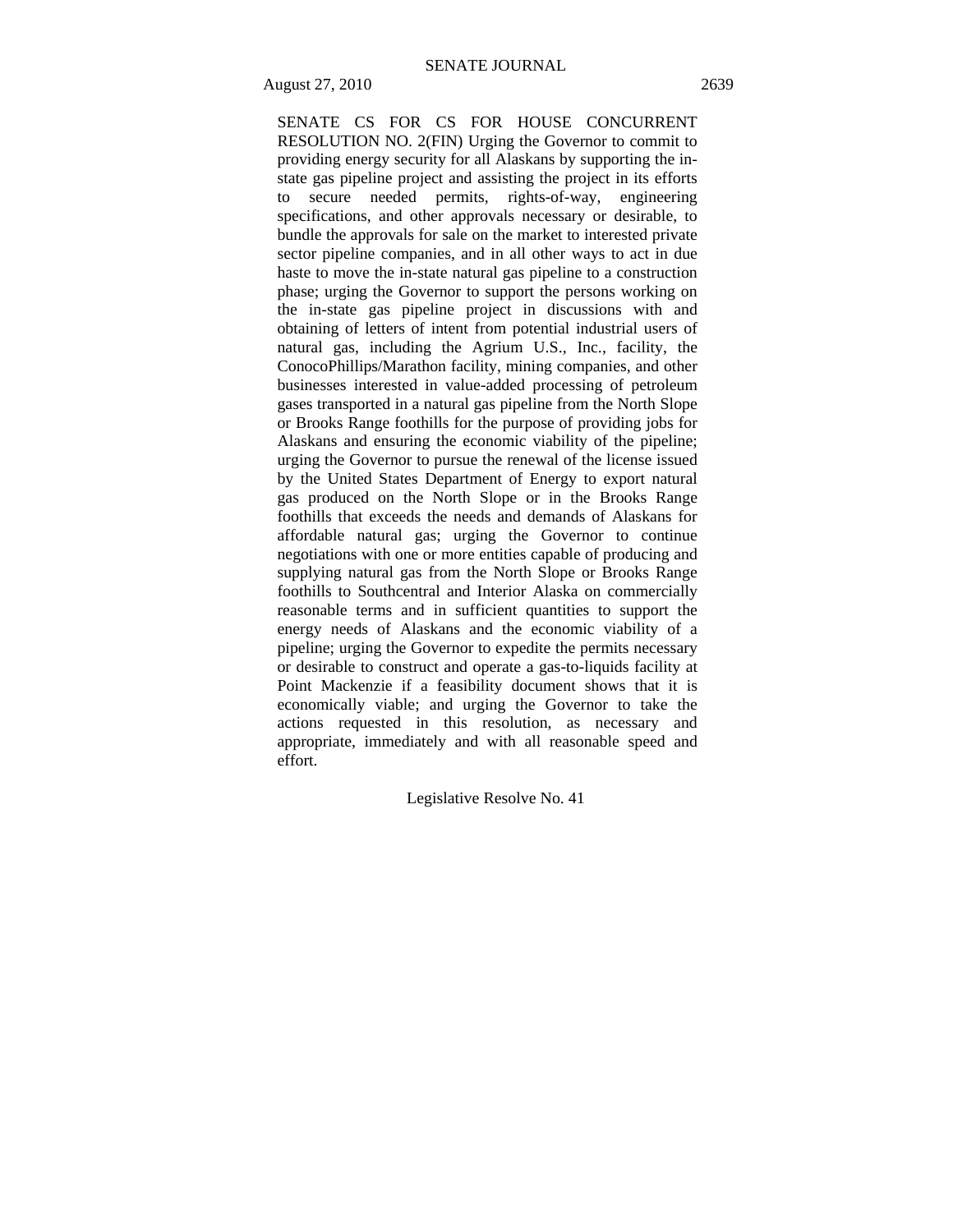### **HJR 40**

Message dated August 3 was received stating the Governor read the following resolution and transmitted the engrossed and enrolled copies to the Lieutenant Governor's Office for permanent filing:

> SENATE CS FOR CS FOR HOUSE JOINT RESOLUTION NO. 40(RES) Opposing the proposed designation by the National Marine Fisheries Service of 3,000 square miles of upper Cook Inlet, the midinlet, all of the inlet's western shores, and Kachemak Bay as critical habitat for beluga whales.

> > Legislative Resolve No. 42

### **HCR 10**

Message dated August 3 was received stating the Governor read the following resolution and transmitted the engrossed and enrolled copies to the Lieutenant Governor's Office for permanent filing:

CS FOR HOUSE CONCURRENT RESOLUTION

NO. 10(RES) Urging the Governor to exercise all available legal options to restrain the United States Department of the Interior, National Park Service, from intruding on the sovereign right of the state to exercise jurisdiction over navigable water and submerged land and urging the Governor to allocate sufficient resources to the Department of Law, the Department of Natural Resources, and the Department of Fish and Game to defend the state's right to manage the public use of its navigable water.

Legislative Resolve No. 43

# **HCR 26**

Message dated August 2 was received stating the Governor read the following resolution and transmitted the engrossed and enrolled copies to the Lieutenant Governor's Office for permanent filing: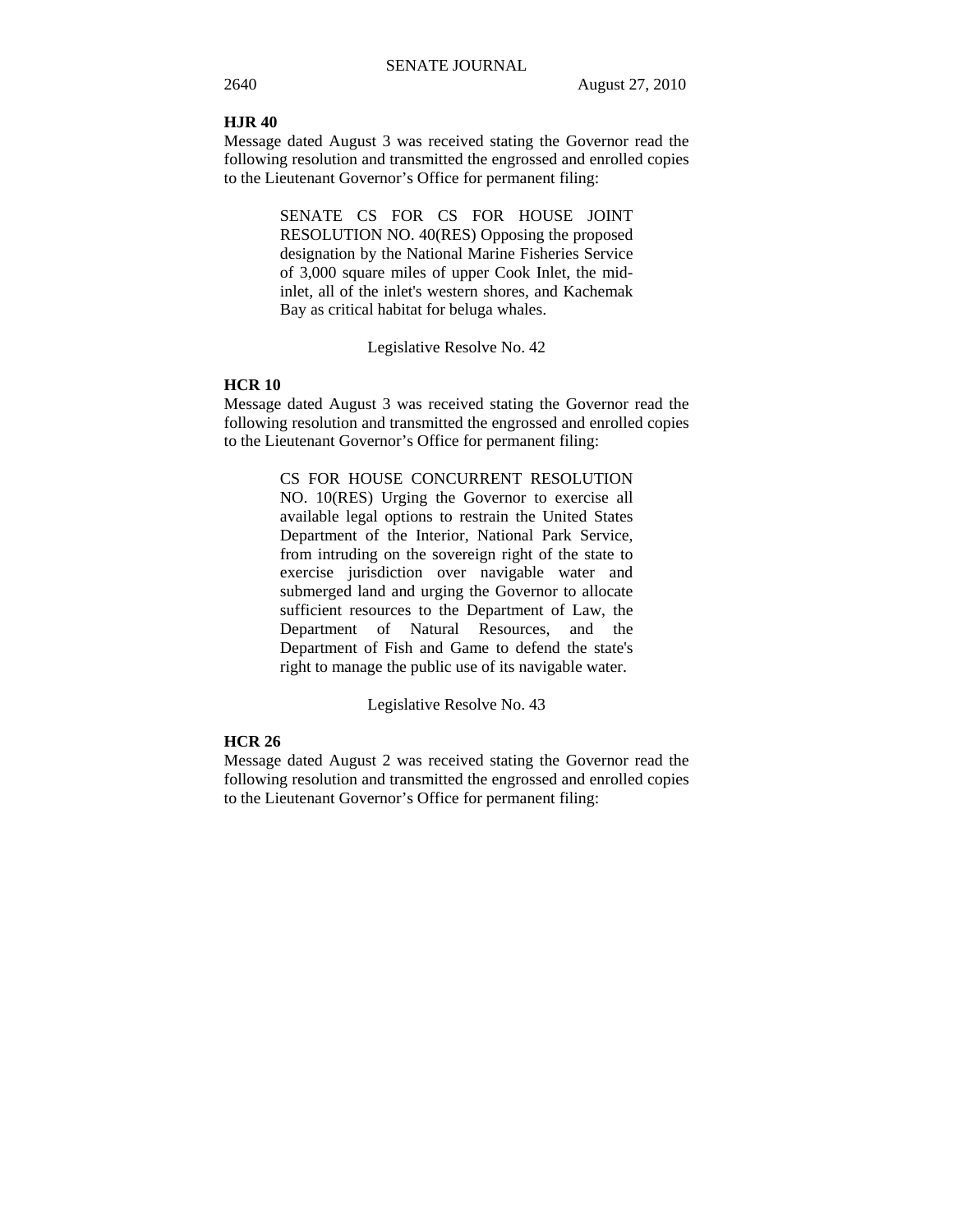HOUSE CONCURRENT RESOLUTION NO. 26 Suspending Rules  $24(c)$ ,  $35$ ,  $41(b)$ , and  $42(e)$ , Uniform Rules of the Alaska State Legislature, concerning Senate Bill No. 163, increasing the allowances for injury, disability, or heart attack payable from the fishermen's fund.

Legislative Resolve No. 44

### **HJR 51**

Message dated August 3 was received stating the Governor read the following resolution and transmitted the engrossed and enrolled copies to the Lieutenant Governor's Office for permanent filing:

> HOUSE JOINT RESOLUTION NO. 51 Supporting certain changes to proposed regulations to implement the Secure and Fair Enforcement for Mortgage Licensing Act of 2008.

> > Legislative Resolve No. 45

# **SCR 20**

Message dated August 2 was received stating the Governor read the following resolution and transmitted the engrossed and enrolled copies to the Lieutenant Governor's Office for permanent filing:

> SENATE CONCURRENT RESOLUTION NO. 20 Suspending Rules  $24(c)$ ,  $35$ ,  $41(b)$ , and  $42(e)$ , Uniform Rules of the Alaska State Legislature, concerning House Bill No. 20, relating to commercial fishing loans for energy efficiency upgrades and increasing the maximum amount for certain loans under the Commercial Fishing Loan Act.

> > Legislative Resolve No. 46

### **SCR 5**

Message dated August 2 was received stating the Governor read the following resolution and transmitted the engrossed and enrolled copies to the Lieutenant Governor's Office for permanent filing: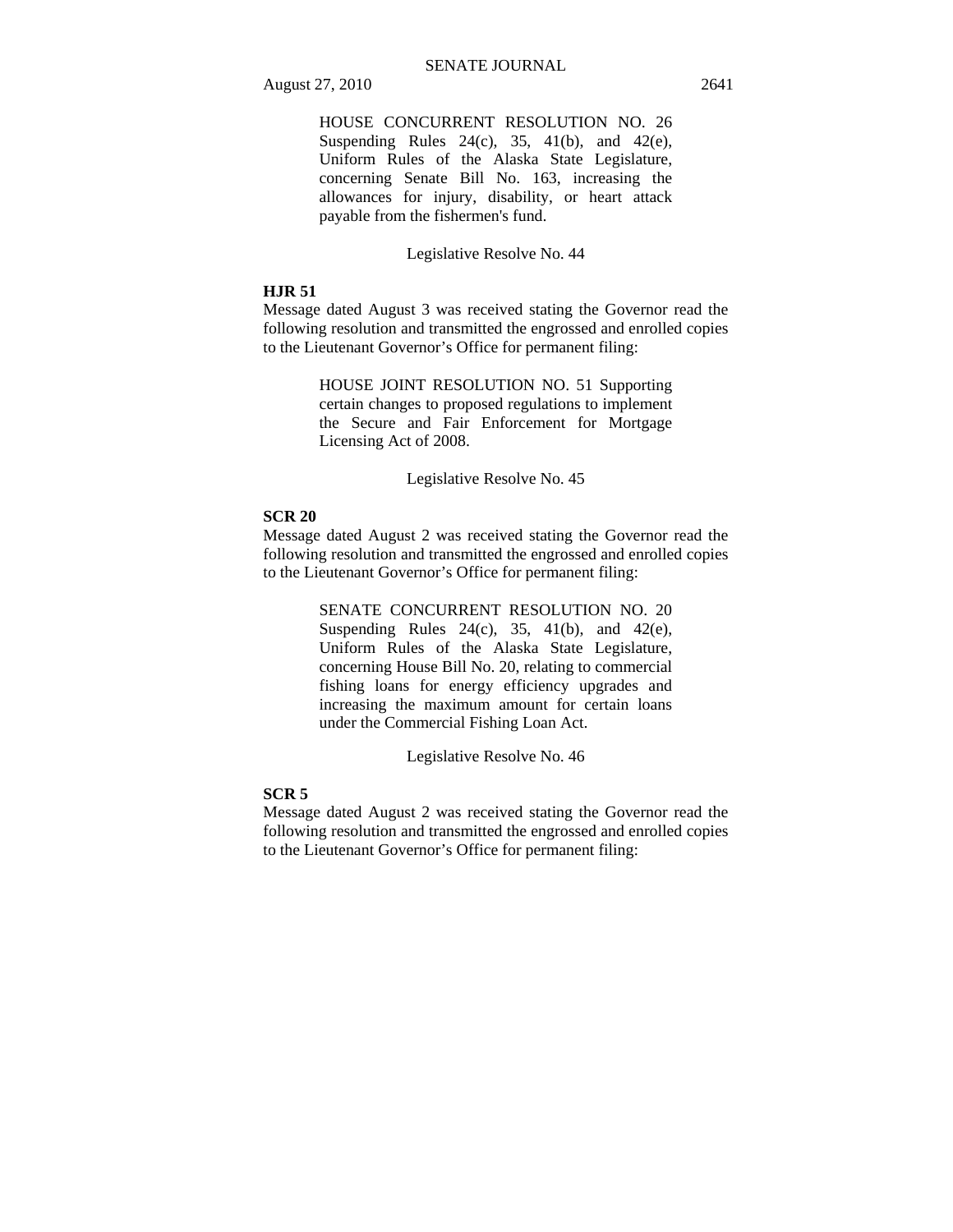# SENATE CONCURRENT RESOLUTION NO. 5 Suspending Rules 24(c), 35, 41(b), and 42(e), Uniform Rules of the Alaska State Legislature, concerning House Bill No. 10, authorizing a borough to charge a city for costs of collecting certain taxes; relating to a mandatory exemption from municipal property taxes for residences of certain widows or widowers, and to optional exemptions from municipal property taxes for property of certain fraternal organizations, for certain college property, and for certain residential property.

Legislative Resolve No. 47

# **SCR 15**

Message dated August 2 was received stating the Governor read the following resolution and transmitted the engrossed and enrolled copies to the Lieutenant Governor's Office for permanent filing:

> SENATE CONCURRENT RESOLUTION NO. 15 Suspending Rules 24(c), 35, 41(b), and 42(e), Uniform Rules of the Alaska State Legislature, concerning House Bill No. 6, relating to proscribing certain sexual conduct or sexual activities as cruelty to animals.

> > Legislative Resolve No. 48

# **SCR 18**

Message dated August 2 was received stating the Governor read the following resolution and transmitted the engrossed and enrolled copies to the Lieutenant Governor's Office for permanent filing:

> SENATE CONCURRENT RESOLUTION NO. 18 Suspending Rules 24(c), 35, 41(b), and 42(e), Uniform Rules of the Alaska State Legislature, concerning House Bill No. 101, exempting the full value of life insurance and annuity contracts from levy to satisfy a debt, and amending the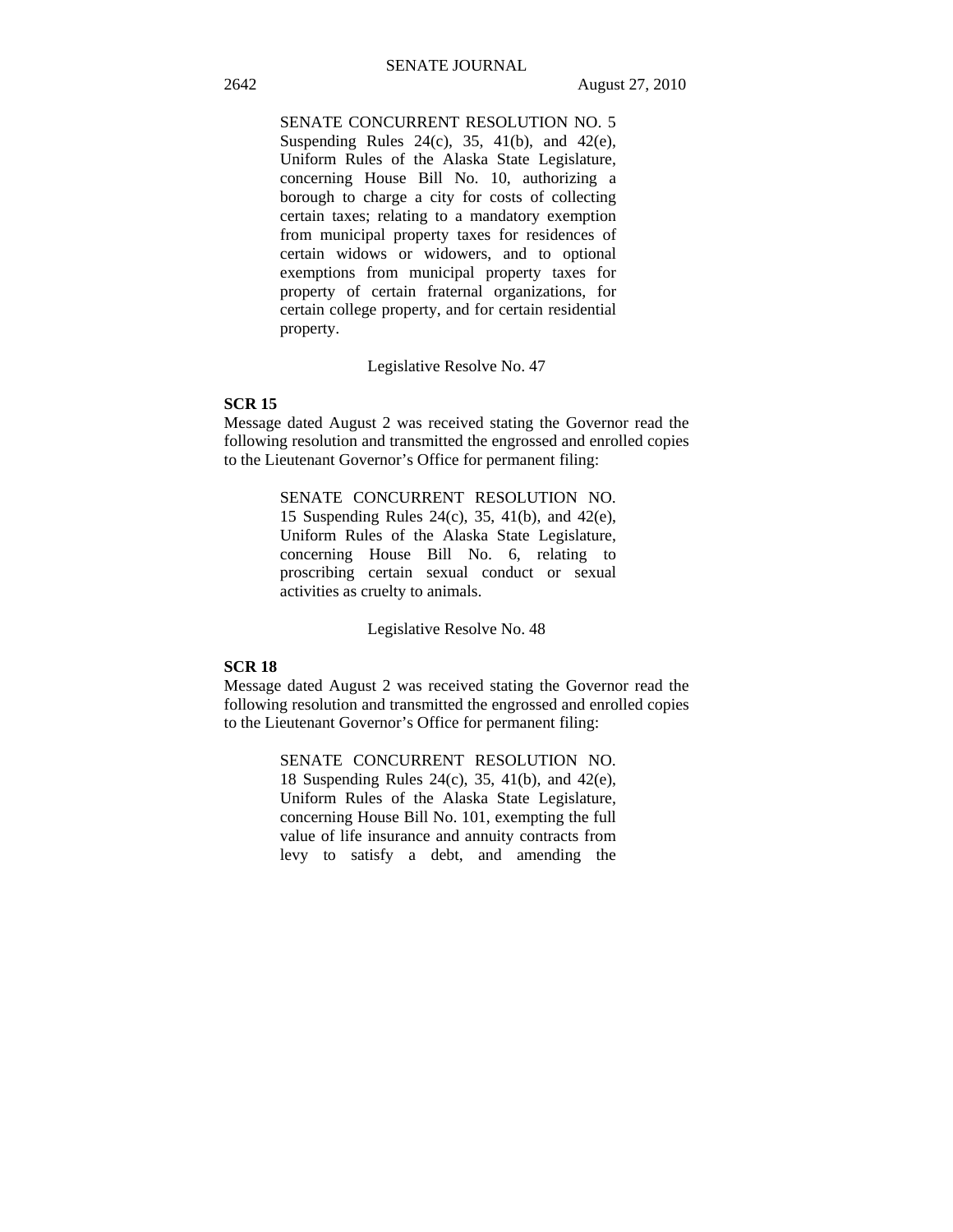description of earnings, income, cash, and other assets relating to garnishment of life insurance proceeds payable upon the death of an insured.

Legislative Resolve No. 49

# **SCR 21**

Message dated August 2 was received stating the Governor read the following resolution and transmitted the engrossed and enrolled copies to the Lieutenant Governor's Office for permanent filing:

> SENATE CONCURRENT RESOLUTION NO. 21 Suspending Rules  $24(c)$ ,  $35$ ,  $41(b)$ , and  $42(e)$ , Uniform Rules of the Alaska State Legislature, concerning House Bill No. 369, relating to an in-state natural gas pipeline, the office of in-state gasline project manager, and the Joint In-State Gasline Development Team; requiring the development of an in-state natural gas pipeline plan, to be delivered to the legislature by July 1, 2011, that provides for a gasline that is operational by December 31, 2015; directing the Joint In-State Gasline Development Team to assume responsibilities under sec. 19, ch. 14, SLA 2009; and requiring expedited review and action by state agencies or entities relating to the in-state natural gas pipeline project.

> > Legislative Resolve No. 50

# **SCR 22**

Message dated August 2 was received stating the Governor read the following resolution and transmitted the engrossed and enrolled copies to the Lieutenant Governor's Office for permanent filing:

> SENATE CONCURRENT RESOLUTION NO. 22 Suspending Rules  $24(c)$ ,  $35$ ,  $41(b)$ , and  $42(e)$ , Uniform Rules of the Alaska State Legislature, concerning House Bill No. 324, relating to the crime of failure to appear; relating to arrest for violating certain conditions of release; relating to release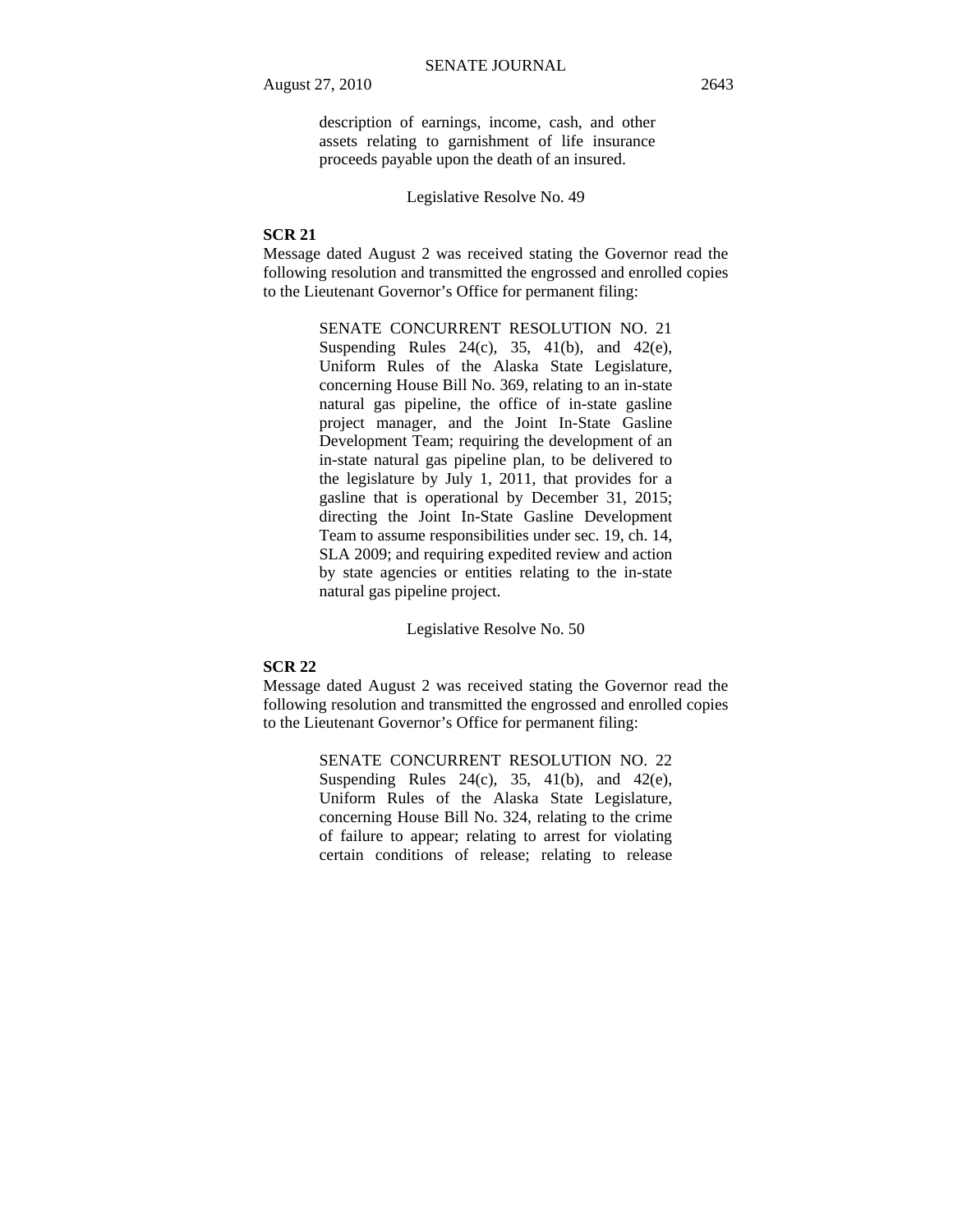before trial, before sentence, and pending appeal; relating to material witnesses; relating to temporary release; relating to release on a petition to revoke probation; relating to the first appearance before a judicial officer after arrest; relating to service of process for domestic violence protective orders; making conforming amendments; and amending Rules 5 and 41, Alaska Rules of Criminal Procedure, and Rules 206 and 603, Alaska Rules of Appellate Procedure.

Legislative Resolve No. 51

## **SCR 24**

Message dated August 2 was received stating the Governor read the following resolution and transmitted the engrossed and enrolled copies to the Lieutenant Governor's Office for permanent filing:

> SENATE CONCURRENT RESOLUTION NO. 24 Suspending Rules  $24(c)$ ,  $35$ ,  $41(b)$ , and  $42(e)$ , Uniform Rules of the Alaska State Legislature, concerning House Bill No. 73, relating to special fire fighter and emergency medical service provider license plates.

> > Legislative Resolve No. 52

### **SJR 21**

Message dated August 3 was received stating the Governor read the following resolution and transmitted the engrossed and enrolled copies to the Lieutenant Governor's Office for permanent filing:

> SENATE JOINT RESOLUTION NO. 21 am H Proposing amendments to the Constitution of the State of Alaska relating to and increasing the number of members of the house of representatives to fortyfour and the number of members of the senate to twenty-two.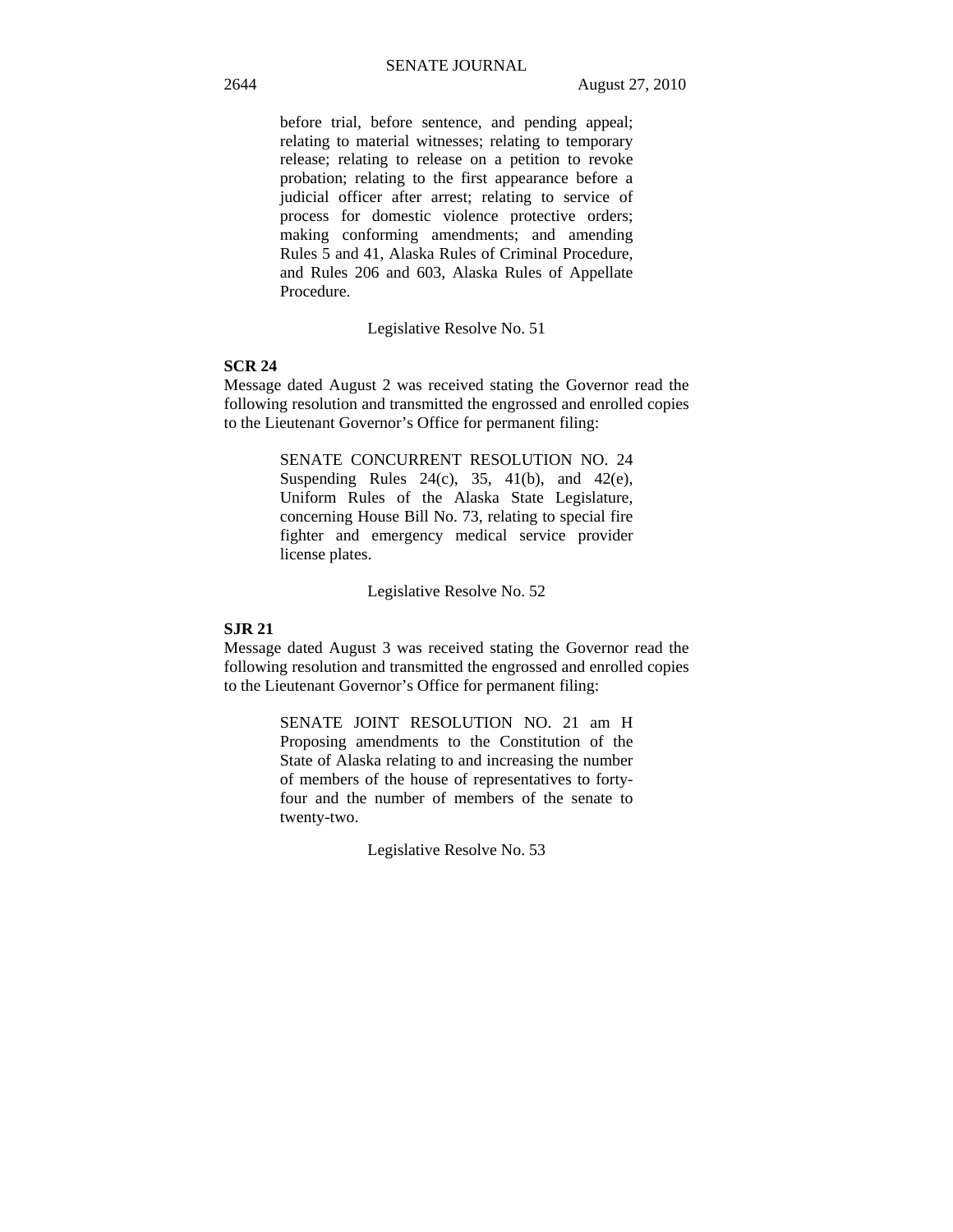## **HCR 22**

Message dated August 3 was received stating the Governor read the following resolution and transmitted the engrossed and enrolled copies to the Lieutenant Governor's Office for permanent filing:

> CS FOR HOUSE CONCURRENT RESOLUTION NO. 22(FIN) Establishing and relating to the Alaska Northern Waters Task Force.

### Legislative Resolve No. 54

### **HCR 23**

Message dated August 2 was received stating the Governor read the following resolution and transmitted the engrossed and enrolled copies to the Lieutenant Governor's Office for permanent filing:

> HOUSE CONCURRENT RESOLUTION NO. 23 Suspending Rules 24(c), 35, 41(b), and 42(e), Uniform Rules of the Alaska State Legislature, concerning Senate Bill No. 194, relating to penalties and civil damages for certain alcohol violations.

> > Legislative Resolve No. 55

# **HCR 24**

Message dated August 2 was received stating the Governor read the following resolution and transmitted the engrossed and enrolled copies to the Lieutenant Governor's Office for permanent filing:

> HOUSE CONCURRENT RESOLUTION NO. 24 Suspending Rules  $24(c)$ ,  $35$ ,  $41(b)$ , and  $42(e)$ , Uniform Rules of the Alaska State Legislature, concerning Senate Bill No. 171, relating to the permanent fund dividend of an otherwise qualified individual who dies during the qualifying year.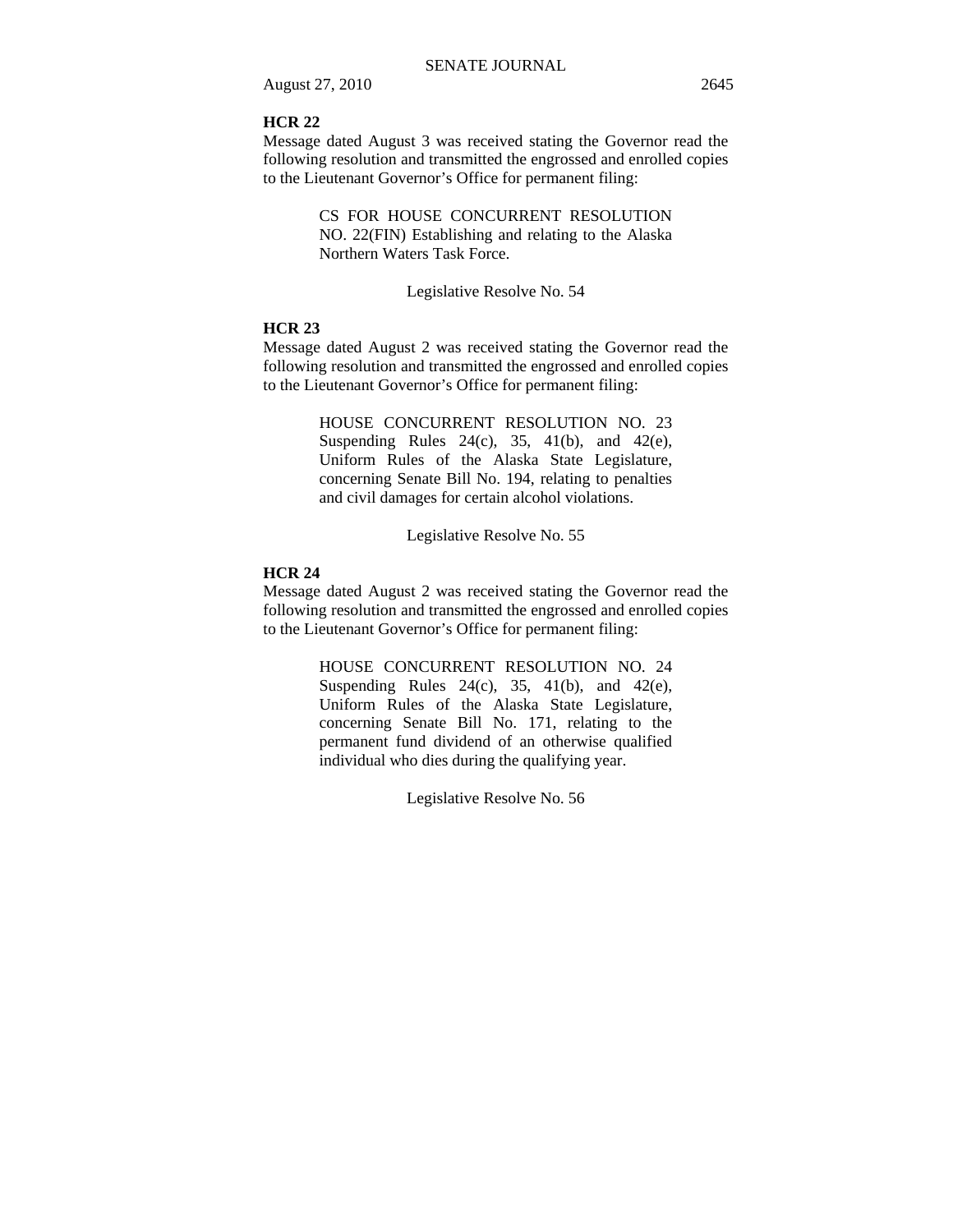# **HCR 25**

Message dated August 2 was received stating the Governor read the following resolution and transmitted the engrossed and enrolled copies to the Lieutenant Governor's Office for permanent filing:

> HOUSE CONCURRENT RESOLUTION NO. 25 Suspending Rules  $24(c)$ ,  $35$ ,  $41(b)$ , and  $42(e)$ , Uniform Rules of the Alaska State Legislature, concerning Senate Bill No. 110, relating to the preservation of evidence and to the DNA identification system.

> > Legislative Resolve No. 57

### **HCR 28**

Message dated August 2 was received stating the Governor read the following resolution and transmitted the engrossed and enrolled copies to the Lieutenant Governor's Office for permanent filing:

HOUSE CONCURRENT RESOLUTION NO. 28 Suspending Rules  $24(c)$ ,  $35$ ,  $41(b)$ , and  $42(e)$ , Uniform Rules of the Alaska State Legislature, concerning Senate Bill No. 220, relating to energy efficiency, energy conservation, and alternative energy, to an emerging energy technology fund, to the lease of state land to a public electric utility, to the Alaska heating assistance program, to state energy use data, to the Southeast energy fund, to nuclear energy production and facilities, to the definition of 'power project' or 'project' as it relates to rural and statewide energy programs and the Alaska Energy Authority, and to the definition of 'alternative energy system'; establishing an Alaska energy efficiency revolving loan fund; directing the Department of Transportation and Public Facilities to prepare a report on the feasibility of using compressed natural gas to power vehicles in the state, including vehicles owned or operated by the state, and including in that study, if warranted, a pilot program proposal for powering some vehicles owned or operated by the state with compressed natural gas; authorizing and relating to the issuance of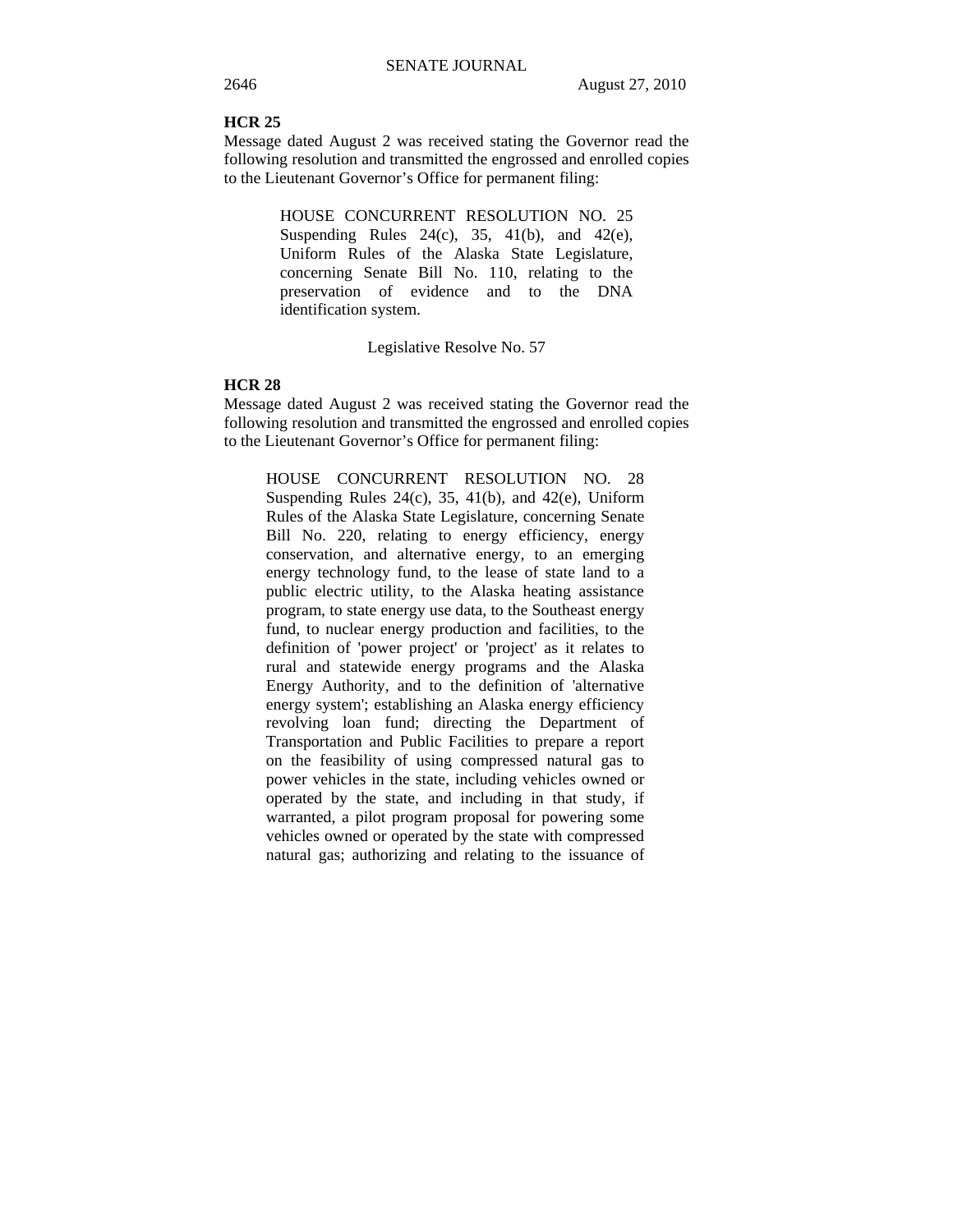bonds by the Alaska Housing Finance Corporation; and

relating to a report regarding a municipal energy improvements financing program and to an energy report by the Office of the Governor.

Legislative Resolve No. 58

### **HCR 29**

Message dated August 2 was received stating the Governor read the following resolution and transmitted the engrossed and enrolled copies to the Lieutenant Governor's Office for permanent filing:

HOUSE CONCURRENT RESOLUTION NO. 29 Suspending Rules  $24(c)$ ,  $35$ ,  $41(b)$ , and  $42(e)$ , Uniform Rules of the Alaska State Legislature, concerning Senate Bill No. 305, providing that the tax rate applicable to the production of oil as the average production tax value of oil, gas produced in the Cook Inlet sedimentary basin, and gas produced outside of the Cook Inlet sedimentary basin and used in the state increases above \$30 shall be 0.4 percent multiplied by the number that represents the difference between that average monthly production tax value and \$30, or the sum of 25 percent and the product of 0.1 percent multiplied by the number that represents the difference between that average monthly production tax value and \$92.50, except that the total rate determined in the calculation may not exceed 50 percent; providing for an increase in the rate of tax on the production of gas as the average production tax value on a BTU equivalent barrel basis of gas produced outside of the Cook Inlet sedimentary basin and not used in the state increases above \$30; relating to payments of the oil and gas production tax; relating to availability of a portion of the money received from the tax on oil and gas production for appropriation to the community revenue sharing fund; and relating to the allocation of lease expenditures and adjustments to lease expenditures.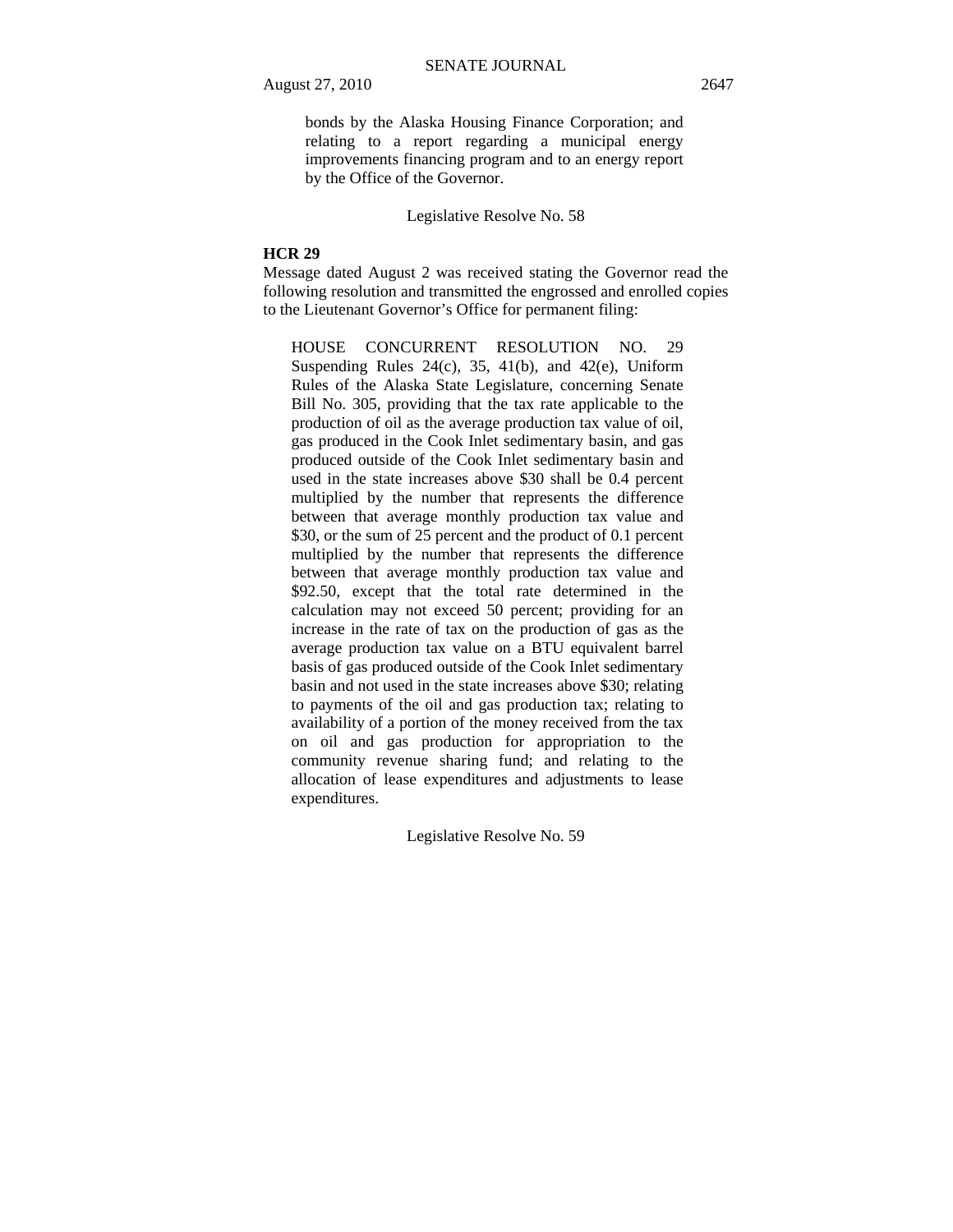# **HCR 30**

Message dated August 2 was received stating the Governor read the following resolution and transmitted the engrossed and enrolled copies to the Lieutenant Governor's Office for permanent filing:

> HOUSE CONCURRENT RESOLUTION NO. 30 Suspending Rules 24(c), 35, 41(b), and 42(e), Uniform Rules of the Alaska State Legislature, concerning Senate Bill No. 301, relating to the power project fund; authorizing the Alaska Energy Authority to charge and collect fees relating to the power project fund; authorizing the Alaska Energy Authority to sell and authorizing the Alaska Industrial Development and Export Authority to purchase loans of the power project fund; and providing legislative approval for the sale and purchase of loans of the power project fund under the memorandum of understanding dated February 17, 2010.

> > Legislative Resolve No. 60

## **HCR 31**

Message dated August 2 was received stating the Governor read the following resolution and transmitted the engrossed and enrolled copies to the Lieutenant Governor's Office for permanent filing:

> HOUSE CONCURRENT RESOLUTION NO. 31 Suspending Rules 24(c), 35, 41(b), and 42(e), Uniform Rules of the Alaska State Legislature, concerning Senate Bill No. 234, relating to the voting procedures of the Alcoholic Beverage Control Board; allowing the Alcoholic Beverage Control Board to release information contained in the statewide database of alcohol purchases and shipments to the person who purchased the alcohol or to whom the alcohol was shipped; relating to the access of persons under 21 to premises where alcoholic beverages are sold,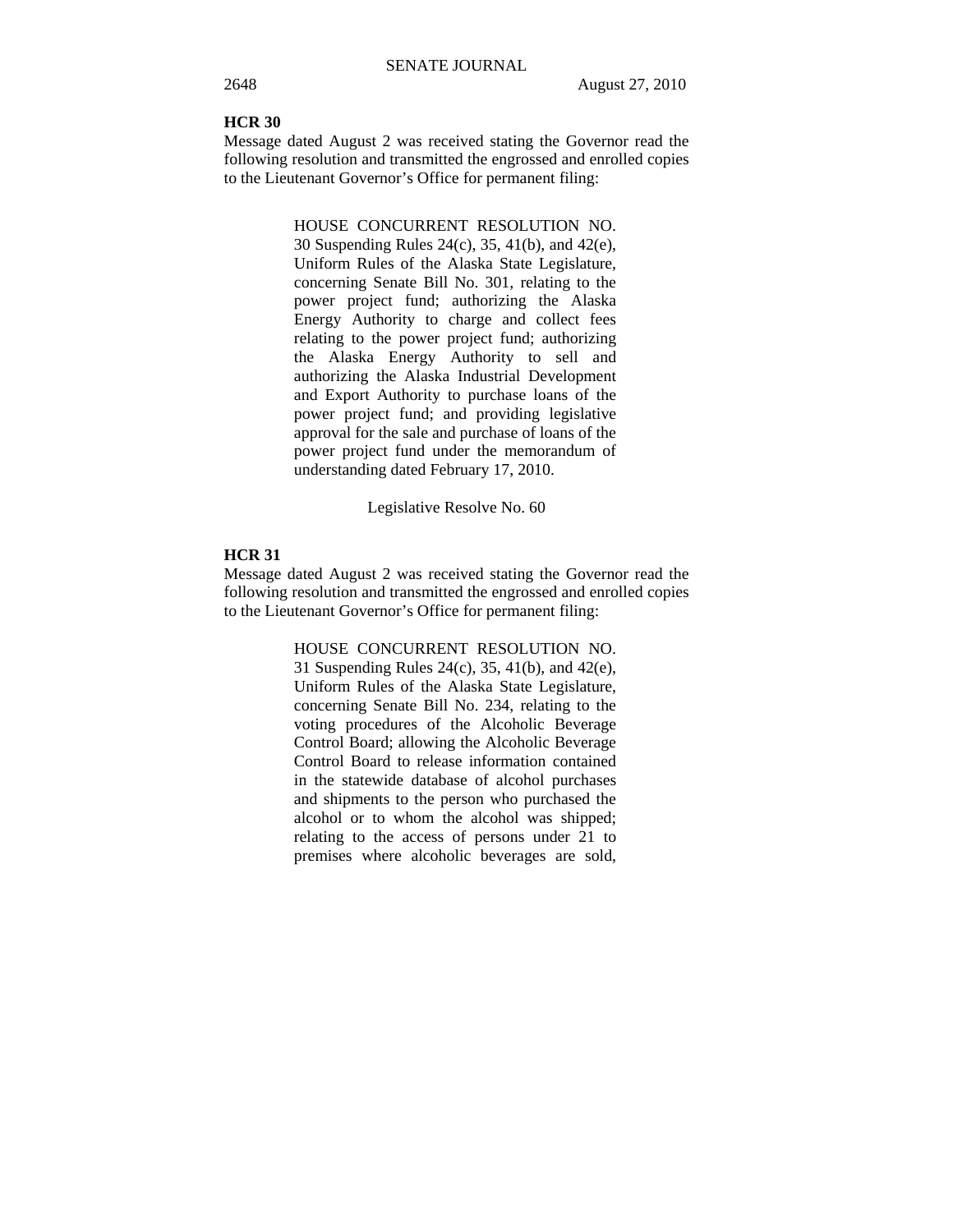served, or consumed; and extending the termination date of the Alcoholic Beverage Control Board.

Legislative Resolve No. 61

# **HCR 33**

Message dated August 2 was received stating the Governor read the following resolution and transmitted the engrossed and enrolled copies to the Lieutenant Governor's Office for permanent filing:

> HOUSE CONCURRENT RESOLUTION NO. 33 Suspending Rules  $24(c)$ ,  $35$ ,  $41(b)$ , and  $42(e)$ , Uniform Rules of the Alaska State Legislature, concerning Senate Bill No. 221, establishing an advisory task force on higher education and career readiness in the legislative branch of government.

> > Legislative Resolve No. 62

### **HCR 34**

Message dated August 2 was received stating the Governor read the following resolution and transmitted the engrossed and enrolled copies to the Lieutenant Governor's Office for permanent filing:

> HOUSE CONCURRENT RESOLUTION NO. 34 Suspending Rules  $24(c)$ ,  $35$ ,  $41(b)$ , and  $42(e)$ , Uniform Rules of the Alaska State Legislature, concerning Senate Bill No. 237, establishing a formula and a fund for school construction grant funding for regional educational attendance areas; extending the deadline for authorizing school construction debt reimbursed by the state; and requiring a report from the commissioner of revenue.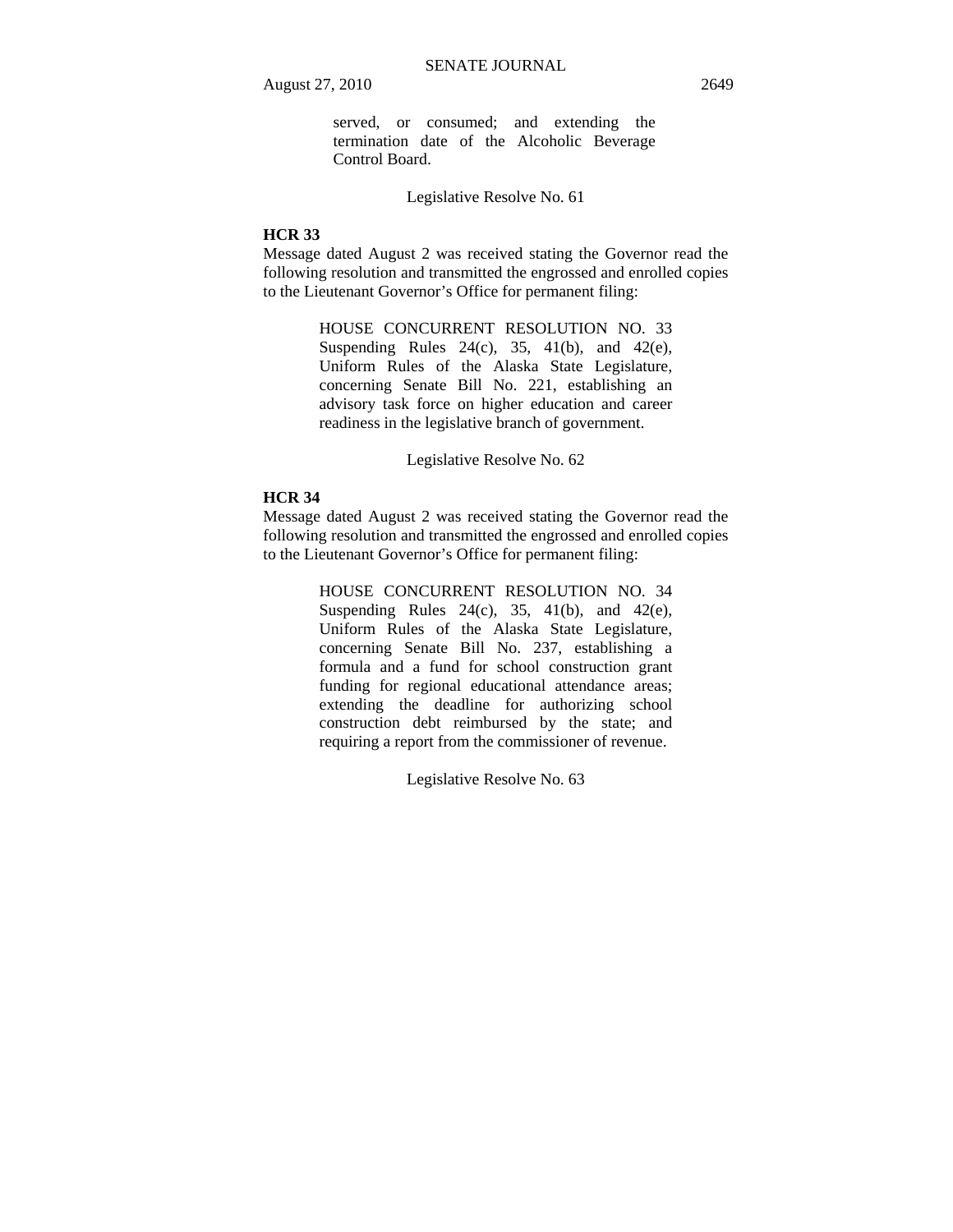### **HCR 35**

Message dated August 2 was received stating the Governor read the following resolution and transmitted the engrossed and enrolled copies to the Lieutenant Governor's Office for permanent filing:

HOUSE CONCURRENT RESOLUTION NO. 35 Suspending Rules 24(c), 35, 41(b), and 42(e), Uniform Rules of the Alaska State Legislature, concerning SJR 21, proposing amendments to the Constitution of the State of Alaska relating to and increasing the number of members of the house of representatives to forty-eight and the number of members of the senate to twenty-four.

### Legislative Resolve No. 64

# **HCR 36**

Message dated August 2 was received stating the Governor read the following resolution and transmitted the engrossed and enrolled copies to the Lieutenant Governor's Office for permanent filing:

HOUSE CONCURRENT RESOLUTION NO. 36 Suspending Rules  $24(c)$ ,  $35$ ,  $41(b)$ , and  $42(e)$ , Uniform Rules of the Alaska State Legislature, concerning Senate Bill No. 159, increasing the maximum funeral expenses payable as a workers' compensation death benefit.

Legislative Resolve No. 65

# **HJR 26**

Message dated August 3 was received stating the Governor read the following resolution and transmitted the engrossed and enrolled copies to the Lieutenant Governor's Office for permanent filing:

SENATE CS FOR HOUSE JOINT RESOLUTION NO. 26(RES) Urging the United States Congress to adequately fund land surveys in Alaska in order to issue patents to the State of Alaska and Alaska Native corporations.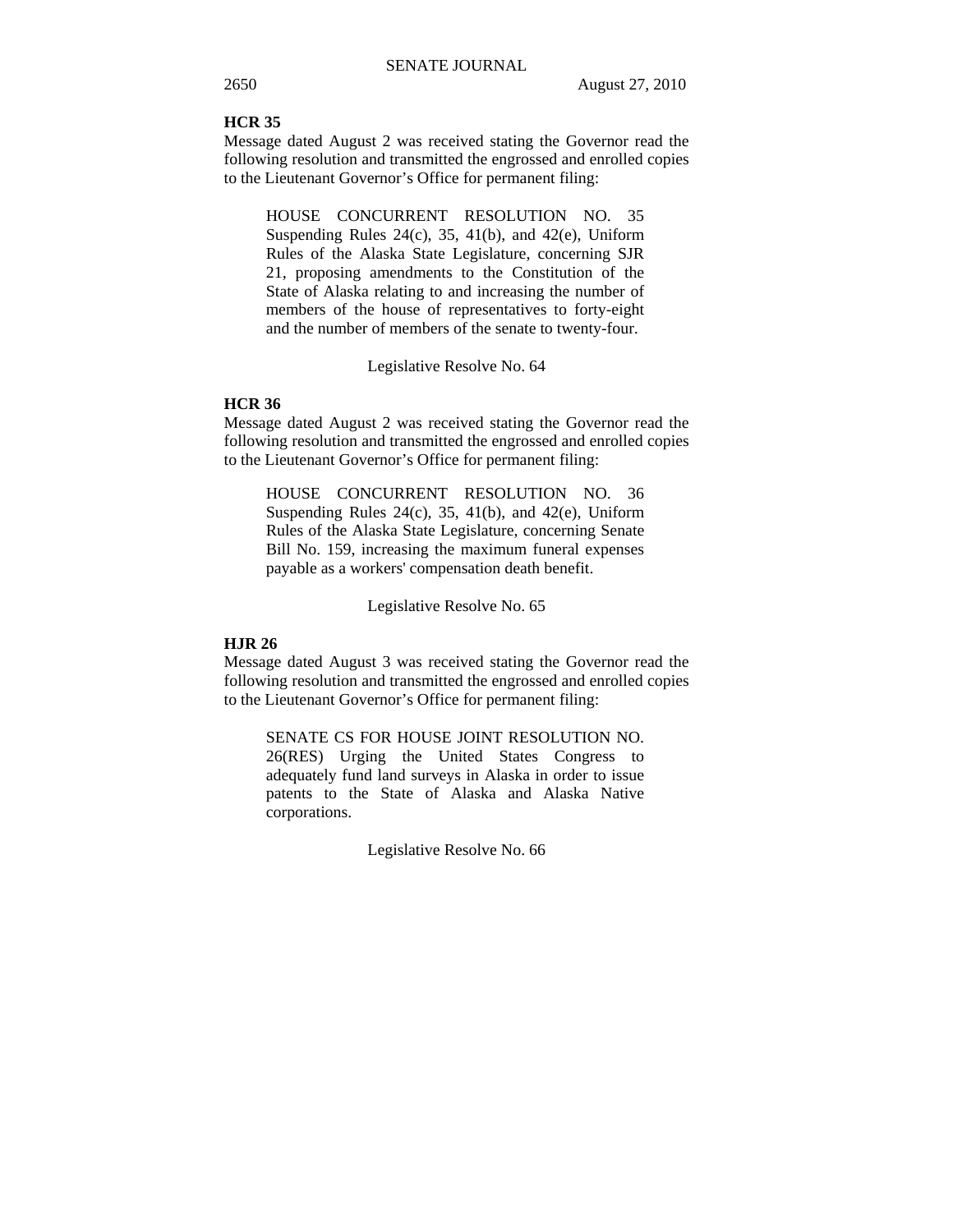## **HJR 45**

Message dated August 3 was received stating the Governor read the following resolution and transmitted the engrossed and enrolled copies to the Lieutenant Governor's Office for permanent filing:

> CS FOR HOUSE JOINT RESOLUTION NO. 45(FIN) am Urging the United States Congress not to enact Cap and Trade legislation.

> > Legislative Resolve No. 67

### **HJR 47**

Message dated August 3 was received stating the Governor read the following resolution and transmitted the engrossed and enrolled copies to the Lieutenant Governor's Office for permanent filing:

> HOUSE JOINT RESOLUTION NO. 47 Urging the United States Coast Guard to amend its regulations relating to small vessels transporting fuel and supplies to remote communities and businesses in the state.

> > Legislative Resolve No. 68

## **HJR 48**

Message dated August 3 was received stating the Governor read the following resolution and transmitted the engrossed and enrolled copies to the Lieutenant Governor's Office for permanent filing:

> HOUSE JOINT RESOLUTION NO. 48 Urging the United States Congress to pass the Crime Victims Fund Preservation Act.

> > Legislative Resolve No. 69

### **HJR 49**

Message dated August 3 was received stating the Governor read the following resolution and transmitted the engrossed and enrolled copies to the Lieutenant Governor's Office for permanent filing: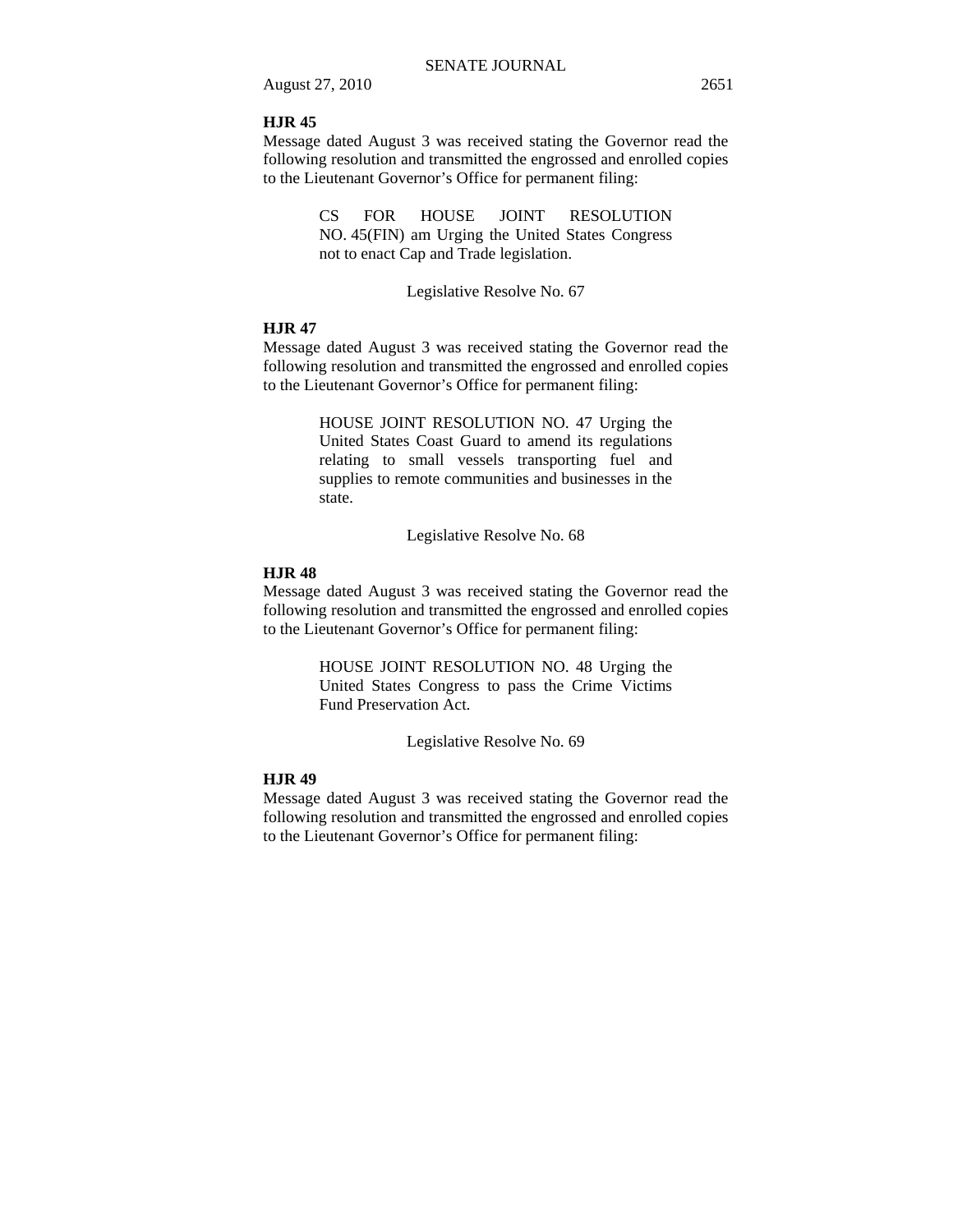CS FOR HOUSE JOINT RESOLUTION NO. 49(RES) Urging the United States Congress to enact S.J. Res. 26, a resolution disapproving the Environmental Protection Agency's imposition of climate regulations that would harm Alaska's economy and the livelihoods of the state's citizens.

### Legislative Resolve No. 70

# **SR 10**

Message dated August 3 was received stating the Governor read the following resolution and transmitted the engrossed and enrolled copies to the Lieutenant Governor's Office for permanent filing:

> SENATE RESOLUTION NO. 10 Supporting expansion of the use of domestic natural gas and alternative energies and urging agencies to use vehicles that run on compressed natural gas.

> > Senate Resolve No. 7

### **SR 11**

Message dated August 3 was received stating the Governor read the following resolution and transmitted the engrossed and enrolled copies to the Lieutenant Governor's Office for permanent filing:

> SENATE RESOLUTION NO. 11 Relating to the mining and processing of rare earth elements in Alaska and to the stockpiling of rare earth elements; and urging the United States Congress to pass H.R. 4866.

> > Senate Resolve No. 8

# **SR 12**

Message dated August 3 was received stating the Governor read the following resolution and transmitted the engrossed and enrolled copies to the Lieutenant Governor's Office for permanent filing: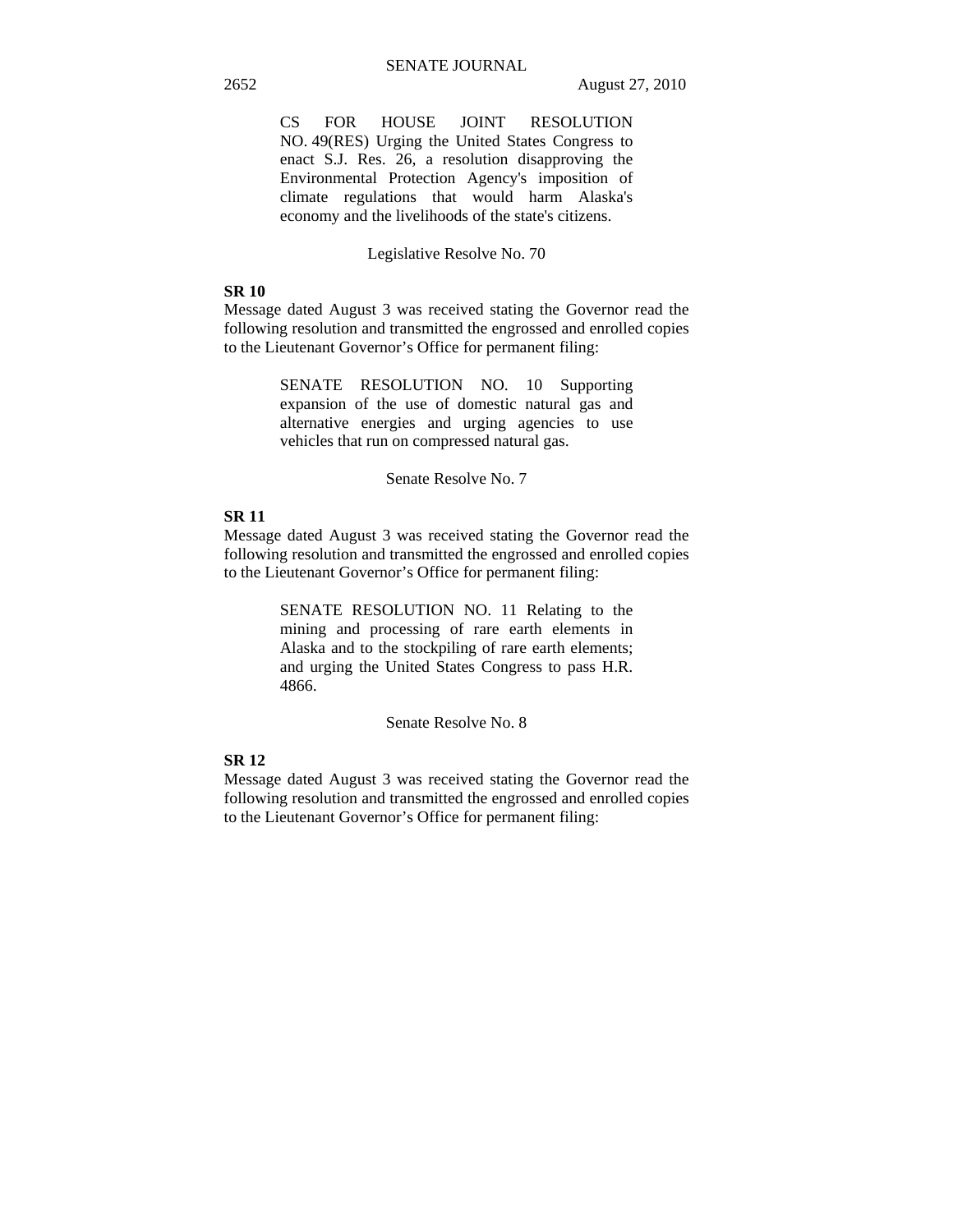SENATE RESOLUTION NO. 12 am Urging the United States Department of Energy to expeditiously approve a two-year extension of the export license for the Kenai liquefied natural gas plant.

Senate Resolve No. 9

### **Communications**

The following Budget and Audit Reports were received from Pat Davidson, Legislative Auditor, in accordance with AS 24.20.311 and are on file in the Office of the Secretary of the Senate:

Department of Corrections, Selected Health and Safety Issues Part 2, March 5, 2010

Department of Transportation and Public Facilities, Alaska Marine Highway System Vessel Overhaul and Refurbishment Procurement, June 21, 2010

### **Unfinished Business**

### **HCR 22**

Pursuant to CS FOR HOUSE CONCURRENT RESOLUTION NO. 22(FIN) Establishing and relating to the Alaska Northern Waters Task Force, President Stevens and Speaker Chenault made the following appointments:

# **Northern Waters Task Force**

| Senator Hoffman          | Representative Herron             |
|--------------------------|-----------------------------------|
| Senator Stedman          | Representative Joule              |
| Senator Olson, alternate | Representative Edgmon (alternate) |

Public Members: Edward Itta, North Slope Borough Mayor Chris Hladick, Unalaska City Manager Denise Michels, Nome Mayor Chuck Greene, NANA Corporation Dave Kubiak, Alaska Marine Conservation Council